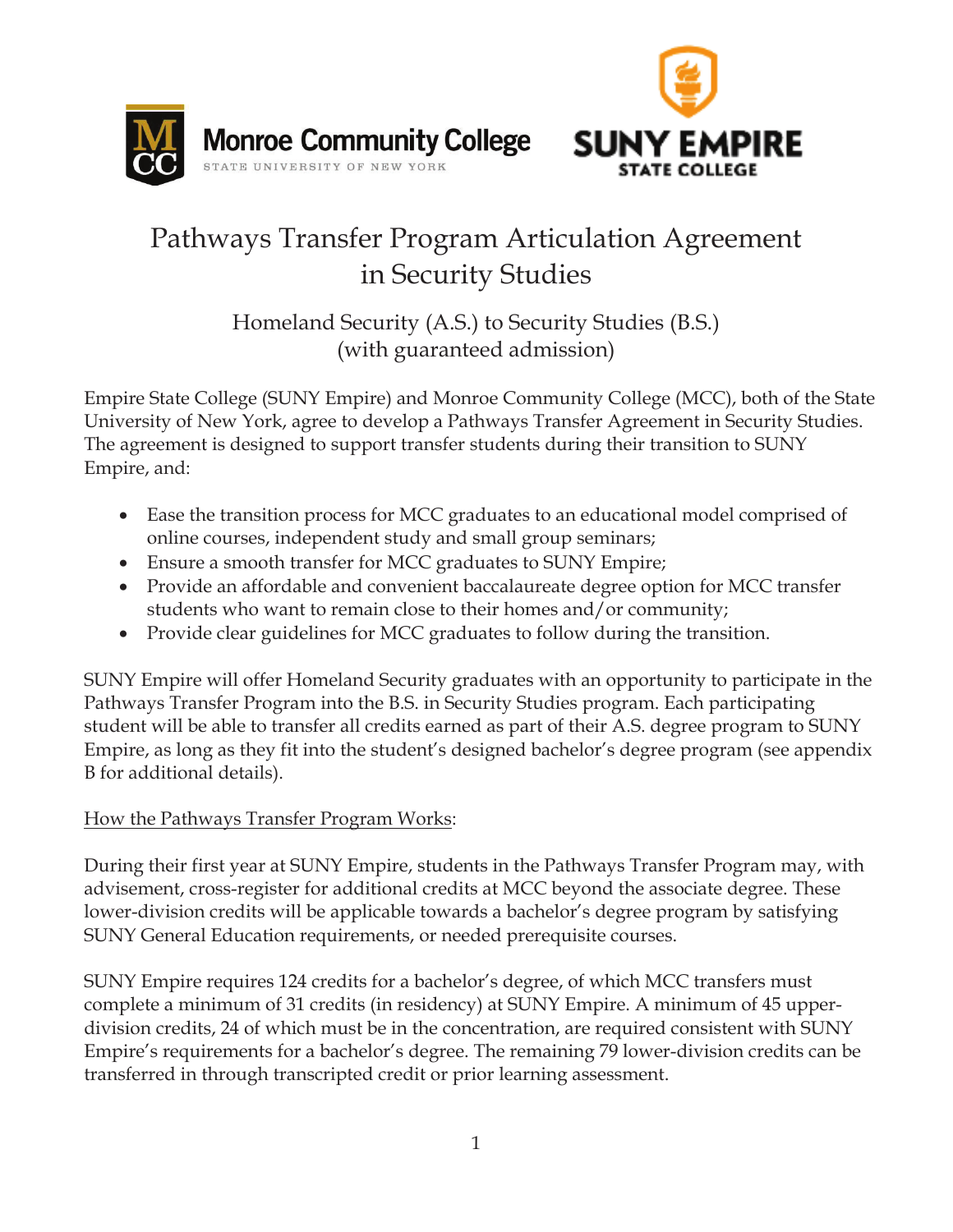Additional sources of advanced standing credits may include:

- Individualized Prior Learning Assessment (iPLA)
- Transcript credit from a regionally accredited college or university
- Standardized exams, such as CLEP or other exams
- Military credit evaluated by the American Council on Education (ACE)
- Licenses or training evaluated by SUNY Empire

#### Benefits for MCC Transfer Students:

SUNY Empire will provide the following benefits for participating MCC students:

- Guaranteed admission to the Security Studies B.S. degree program
- Provision of a one-time \$100 *Better Together* transfer scholarship
- Waiver of the \$50 orientation fee
- Waiver of the admissions application essay

To be eligible, MCC transfer students must have completed the associate degree program in Homeland Security or be in (or entering) their final semester of completing the program.

A unique application code for interested students to use during the admissions application process will be created by SUNY Empire and provided to appropriate staff members in the transfer advisement office at MCC for distribution.

#### Benefits for Active Military, Veterans, and Spouses

SUNY Empire has a long-standing commitment of supporting active military, veterans and family members, and enthusiastically pledges to maintain its commitment to provide the following benefits and services to military-aligned students, and as they may be amended from time to time by SUNY Empire:

- Pre-enrollment advising and an Evaluated Education Plan (EEP) with a review of anticipated transfer credits prior to enrollment
- Waive all mandatory fees for military members (active-duty, guard, reserve and veterans) along with their spouses. Waived fees include: orientation fee, college fee, student activity fee, technology fee, health and wellness fee, portfolio (assessment) fee, and program amendment fee.
- Individualized Prior Learning Assessment (iPLA) fees are waived for military members
- Support military-aligned students through Veterans Affairs (VA) and Tuition Assistance (TA) funding processes
- Access to the Office of Veteran and Military Education (OVME) and its dedicated resources to support student success all the way through to degree completion.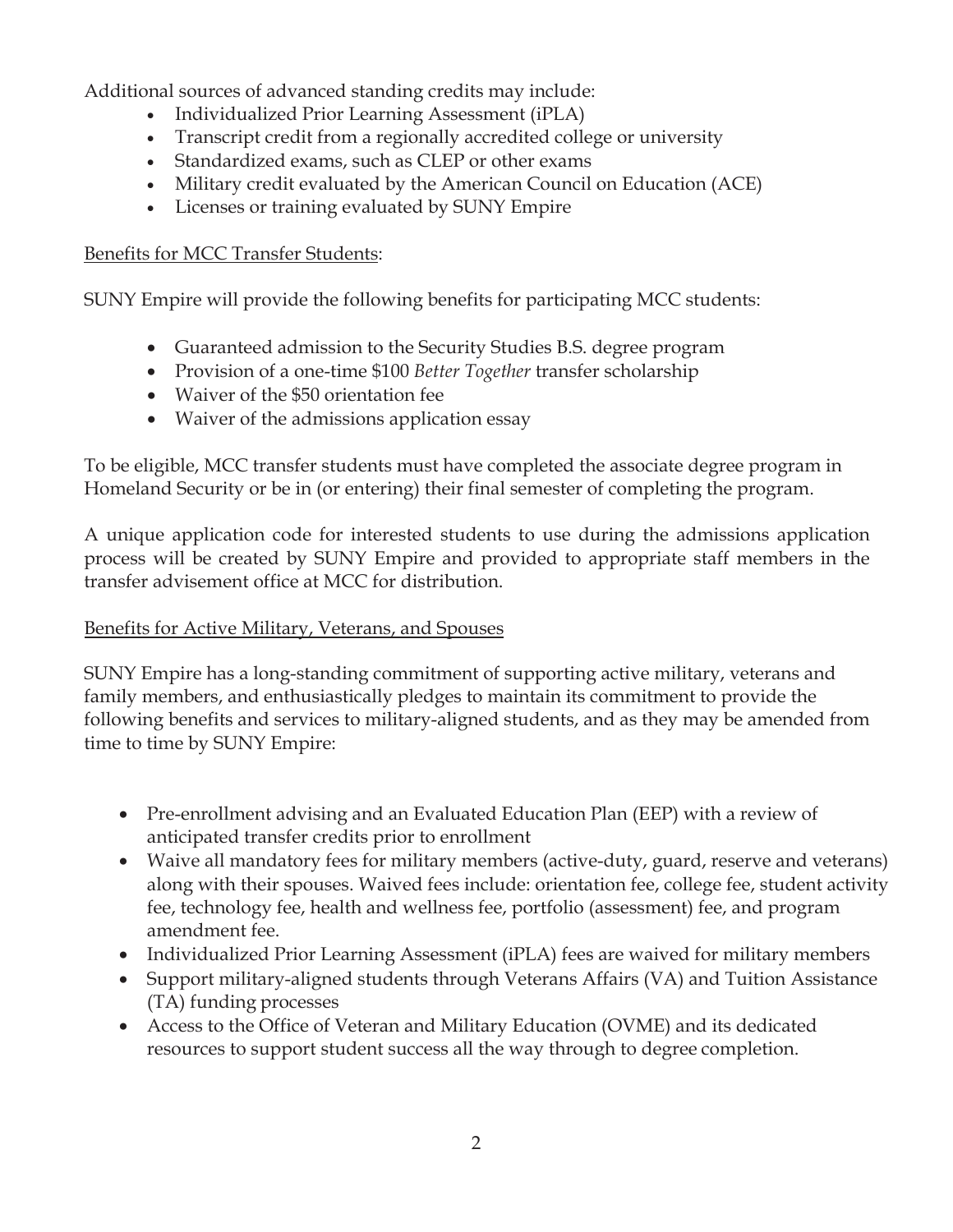#### Benefits for Employees of Monroe Community College

Employees of MCC may participate in the Pathways Transfer Program and become students at SUNY Empire by way of this Agreement. Employees who already hold an associate degree are eligible for the benefits as listed above for transfer students, regardless of when they received their degree. Further, employees who hold a bachelor's degree and wish to pursue a graduate degree at SUNY Empire are eligible for the following benefits:

- Waiver of the \$50 graduate admission / orientation fee
- \$100 graduate student scholarship in the first term of matriculated enrollment in the School for Graduate Studies
- A single point of contact at the School for Graduate Studies to guide new students through the admissions, enrollment and orientation process. As of the signing of this Agreement, the contact person is:

Evan Reese Graduate Outreach and Academic Advisement Coordinator Evan.Reese@esc.edu (800) 847-3000 ext. 2904

For a complete list of graduate level degree and certificate programs offered by SUNY Empire, or to apply, please go to https://www.esc.edu/graduate-studies/.

#### Guidelines of the Agreement:

As part of the agreement, SUNY Empire will provide the following: (1) individual educational planning and mentoring for all transferring Homeland Security students, (2) outreach to faculty and transfer office staff at MCC to provide program information, and (3) offer information sessions for students at MCC, at SUNY Empire locations, and online.

Monroe Community College agrees to provide: (1) access for cross-registered Pathways transfer students to campus facilities and resources (i.e. Library, academic support, computer labs), (2) promotion of the program on campus to current students, faculty advisors, and alumni, and (3) to include this transfer agreement in any college publications where such agreements are listed (i.e. college catalog, website, transfer office brochures).

Homeland Security (A.S.) to Security Studies (B.S.) students may enroll at SUNY Empire on a full or part-time basis. With advisement from their faculty mentor at SUNY Empire, students may elect to design a degree program similar to the sample provided in Appendix A.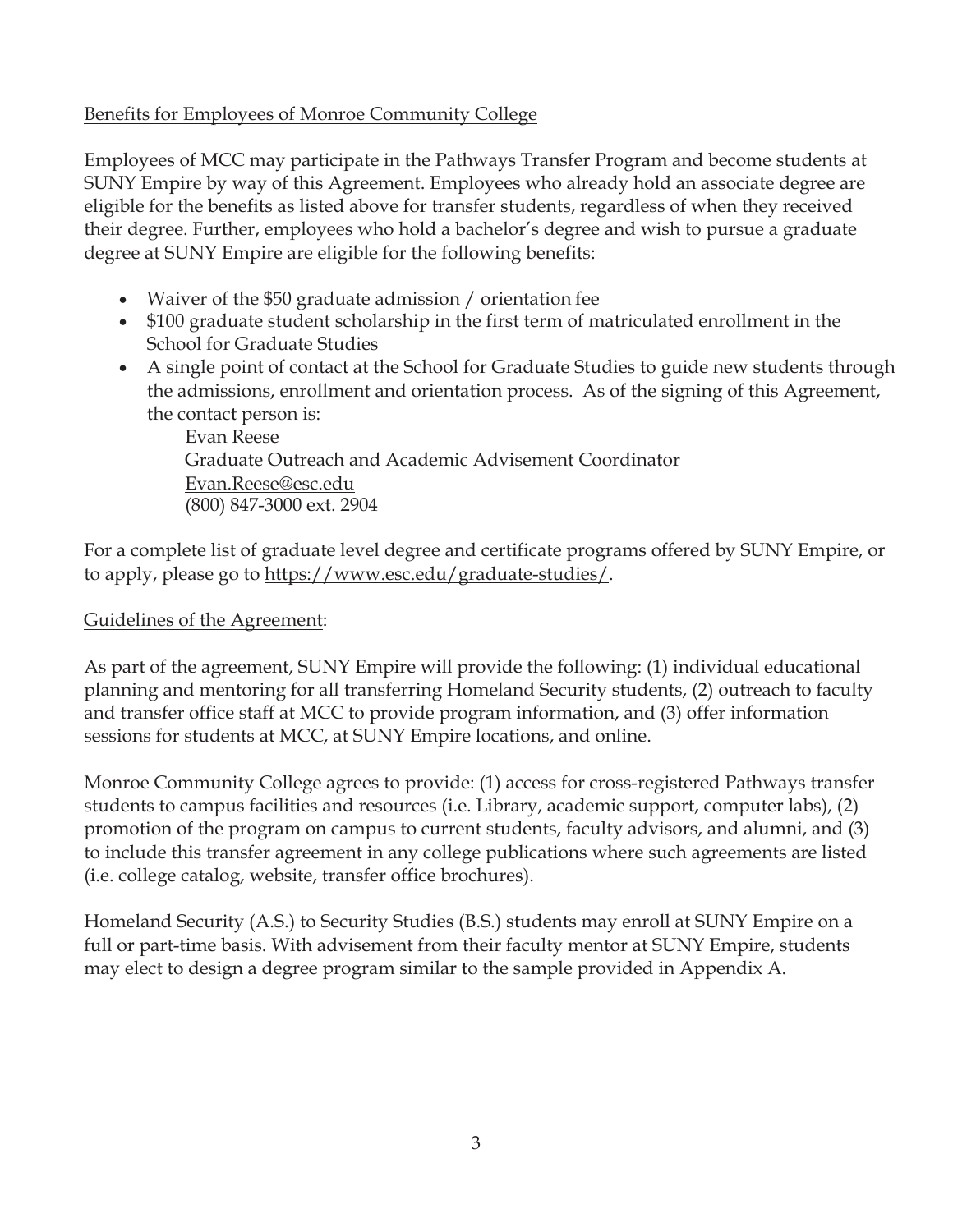This agreement becomes effective when all signatures are affixed, and remains in effect for five years from that date (of last signature). The agreement may be amended or renewed by mutual agreement and will be formalized via revision of this agreement.

For Further Information:

Cathryn Thurston, Ph.D. Associate Professor Department of Social Sciences and Public Affairs SUNY Empire (518) 581-2203 ext. 2203 Cathryn.Thurston@esc.edu

 Glenn Greibus Program Coordinator Homeland Security Management Institute Monroe Community College (585) 292-3671 GGreibus@monroecc.edu

[Signature page follows]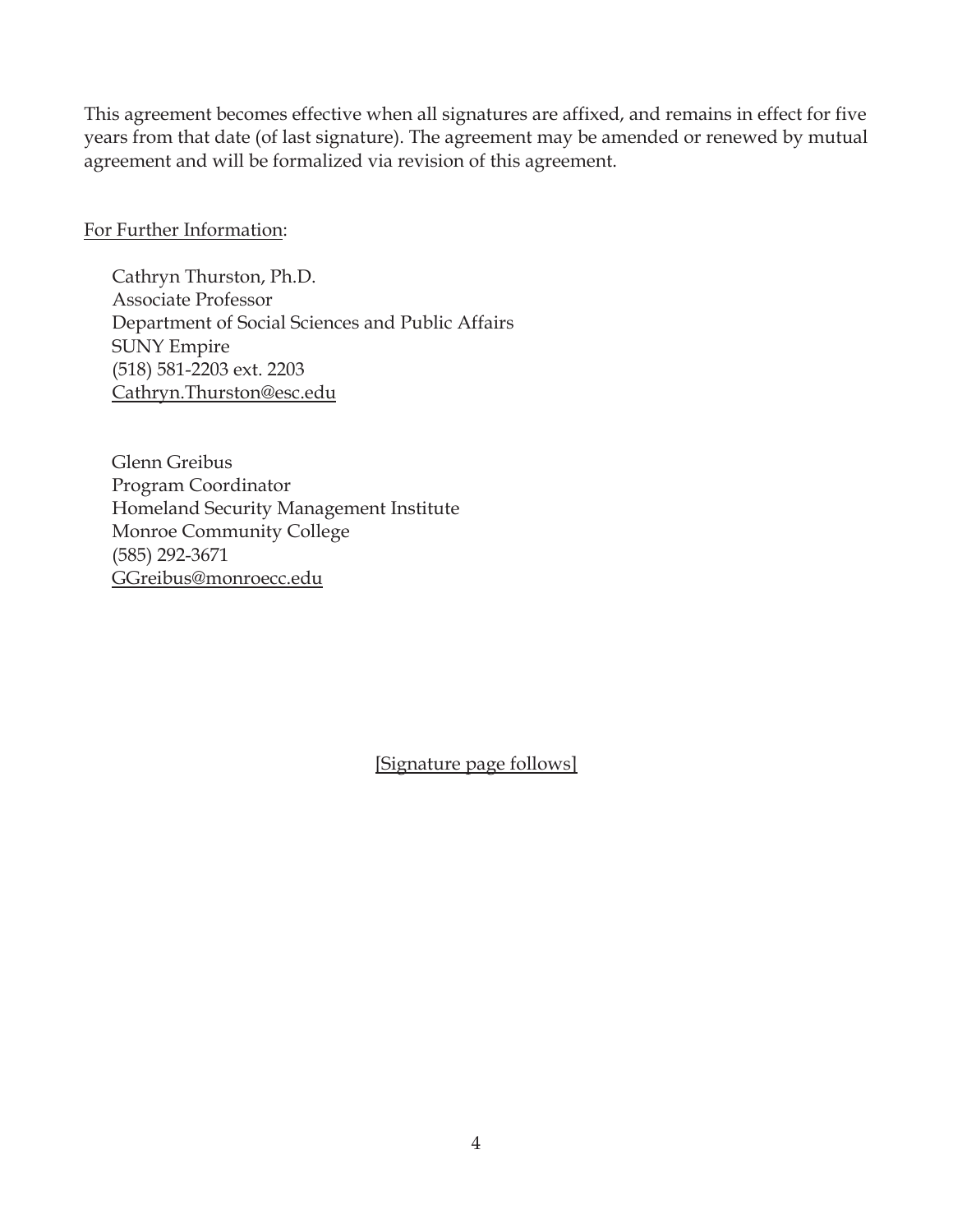Signatures to the Agreement:

**EMPIRE STATE COLLEGE** 

Dr. Nathan Gonyea

Officer in Charge

Umale

Dr. Tai Arnold **Acting Provost** 

 $\mathbb{Z}/\mathbb{Z}$ 

Dr. Frank Vander Valk Dean, School of Social and Behavioral Sciences

#### MONROE COMMUNITY COLLEGE

Dr. DeAnna R. Burt-Nanna President

Dr. Andrea Wade Provost and Vice President, Academic Services

Glen V. Ste

**Glenn Greibus** Program Coordinator Homeland Security Management Institute

 $11123121$ 

Date

11/22/2021 Date

11/10/2021

Date

 $\frac{q}{2}$ 

09/24/21

 $\frac{1}{2}$ 091 Date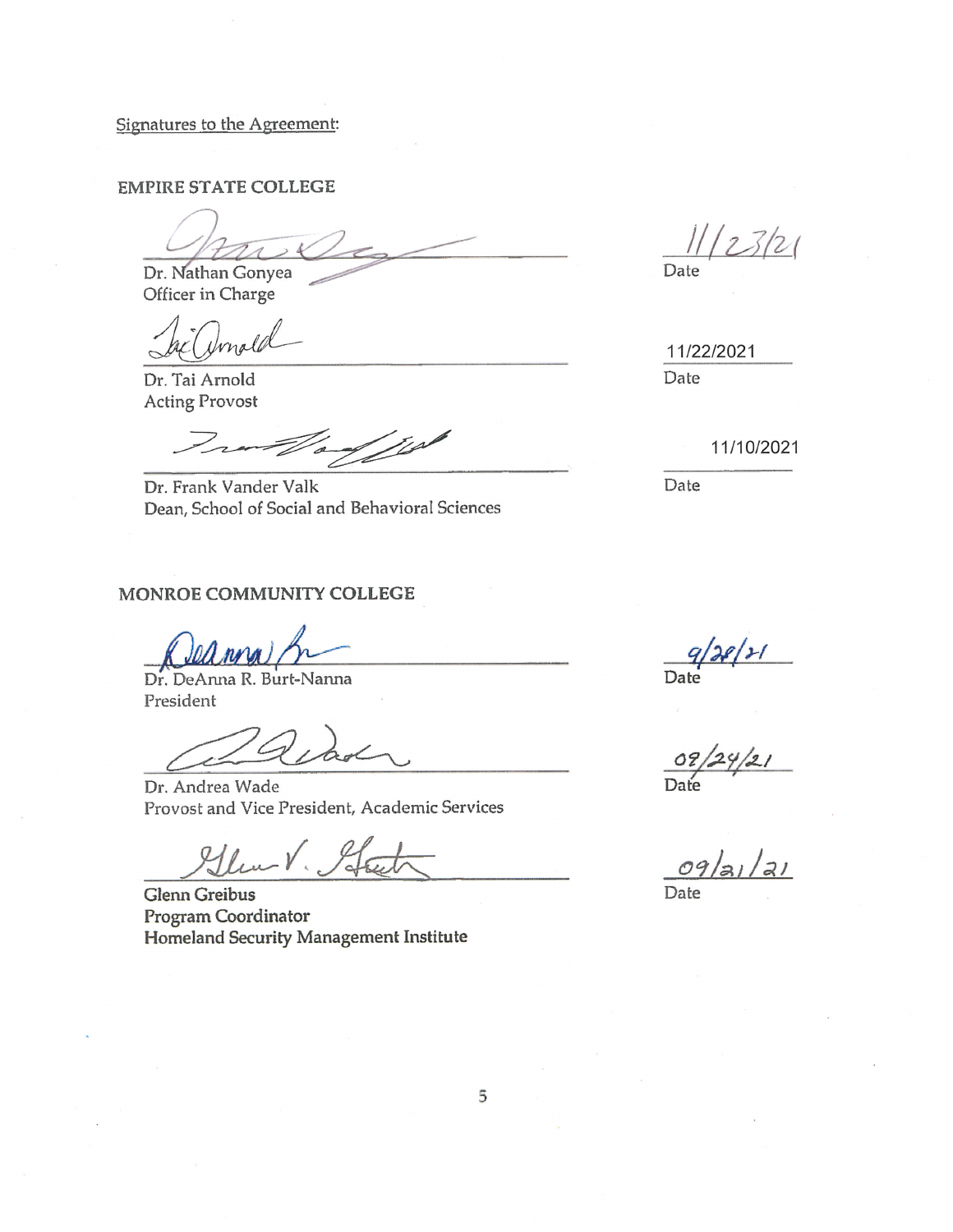#### **Appendix A: Sample Degree Plan - Security Studies, B.S.**

#### **Monroe Community College – Homeland Security, A.S.**

| CPT 120 Introduction to Cybersecurity                                                                            | 4 | ENG 101 College Composition or<br><b>ENG 200 Advanced Composition</b> | 3       |
|------------------------------------------------------------------------------------------------------------------|---|-----------------------------------------------------------------------|---------|
| CPT 125 Physical Security                                                                                        | 3 | SOC 101 Introduction to Sociology                                     | 3       |
| HSM 101 Introduction to Emergency Management                                                                     | 3 | PSY 101 Introductory Psychology                                       | 3       |
| HSM 102 Introduction to Homeland Security                                                                        | 3 | PHL 108 World Religions: Western Traditions                           | 3       |
| HSM 103 Historical and Contemporary Perspectives<br>on Terrorism and Homeland Security                           | 3 | POS 102 American National Government                                  | 3       |
| HSM 107 Social Media: Issues and Impacts                                                                         | 3 | POS 206 International Politics                                        | 3       |
| HSM 108 Introduction to Intelligence Processes                                                                   | 3 | SPC 141 Interpersonal Speech Communication                            | 3       |
| HSM 202 Organizational and Facility Security                                                                     | 3 | SPC 144 Communication and Crisis                                      | 3       |
| SCR 211 Computer Security I                                                                                      |   | SUNY General Education elective -<br><b>Mathematics</b>               | 3       |
| Program elective<br>(choose from CRJ 101, 102, 103, 104; FPT 101, 105;<br>others with approval of HSMI Director) | 3 | SUNY General Education elective - Natural<br>Science                  | $3 - 4$ |

| 4                       | ENG 101 College Composition or<br><b>ENG 200 Advanced Composition</b> | 3             |
|-------------------------|-----------------------------------------------------------------------|---------------|
| $\overline{3}$          | SOC 101 Introduction to Sociology                                     | 3             |
| $\overline{\mathbf{3}}$ | PSY 101 Introductory Psychology                                       | 3             |
| 3                       | PHL 108 World Religions: Western Traditions                           | 3             |
| 3                       | POS 102 American National Government                                  | 3             |
| 3                       | POS 206 International Politics                                        | 3             |
| $\overline{\mathbf{3}}$ | SPC 141 Interpersonal Speech Communication                            | 3             |
| $\overline{3}$          | SPC 144 Communication and Crisis                                      | 3             |
| 3                       | SUNY General Education elective -<br><b>Mathematics</b>               | 3             |
| 3                       | SUNY General Education elective - Natural<br>Science                  | $3 - 4$       |
|                         | General Education elective - Health and<br>Wellness                   | $\mathcal{P}$ |
|                         |                                                                       |               |

**MCC degree total 63-64** 

#### **Potential additional lower-division credits at MCC2**

Liberal Arts and Sciences electives 8-9

#### **Empire State College – Security Studies, B.S.**

| INFT 2020 Intro to Digital Crime and Digital        | 4  |                                              | 4               |
|-----------------------------------------------------|----|----------------------------------------------|-----------------|
| Terrorism                                           |    | <b>EDPL 3998 Educational Planning</b>        |                 |
| PAFF 1005 Introduction to Security Studies          | 4  | SOSC 3025 Social Science Research Methods    | 4               |
| PAFF 4000 International Dimensions of Security      | 4  | POLI 3065 International Politics & Relations | 4               |
| PAFF 4005 Counterterrorism in a Changing World      | 4  |                                              |                 |
| PAFF 4132 Legal and Ethical Foundations of Public   |    |                                              |                 |
| Service                                             | 4  |                                              |                 |
| <b>INFT 3020 Cyber Crime and Computer Forensics</b> | 4  |                                              |                 |
| SOCI 4035 Privacy, Security & Freedom: Social       |    |                                              |                 |
| Concerns for the 21 <sup>st</sup> Century           | 4  |                                              |                 |
| Select 3 from the following:                        |    |                                              |                 |
| CRJS 3020 Crime and Intelligence Analysis           |    |                                              |                 |
| <b>EMGT 3030 Leadership and Management in</b>       |    |                                              |                 |
| Disaster Response                                   | 12 |                                              |                 |
| PAFF 3003 Security Implications of Global           |    |                                              |                 |
| Climate Change                                      |    |                                              |                 |
| SOCI 3045 Disaster and Society                      |    | <b>Total Empire State College Credit</b>     | 5.              |
| SOCI 3065 Perspectives on Terrorism                 |    | <b>Degree Program Total</b>                  | 12 <sub>0</sub> |

| <b>EDPL 3998 Educational Planning</b>        |  |
|----------------------------------------------|--|
| SOSC 3025 Social Science Research Methods    |  |
| POLI 3065 International Politics & Relations |  |

#### **Total Empire State College Credit Degree Program Total 124 52**

<sup>&</sup>lt;sup>2</sup> Any of these credits not completed at MCC will be completed at SUNY Empire. Students should seek advisement from a SUNY Empire advisor in advance of selecting which courses to take to ensure they will fit into their baccalaureate degree plan.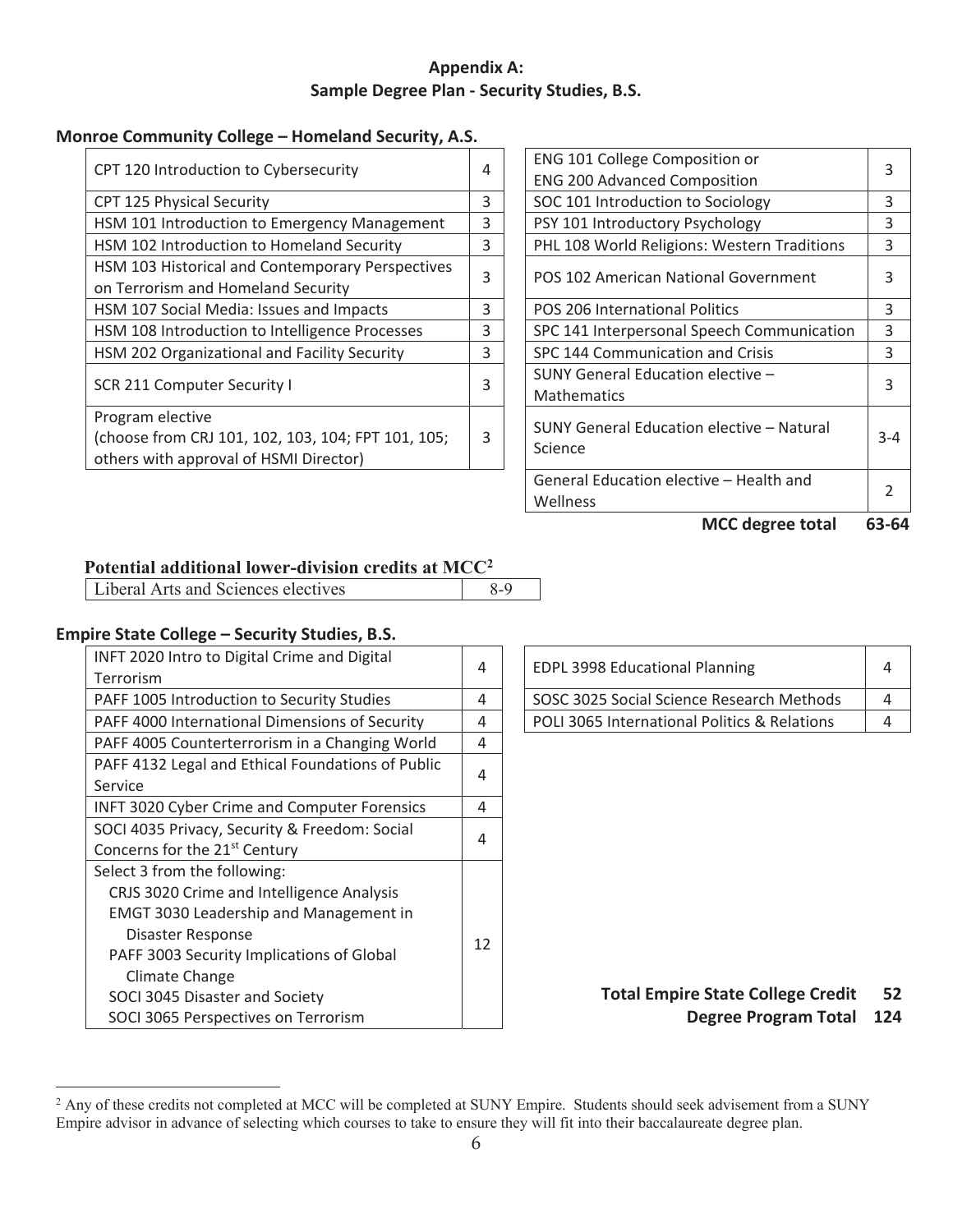#### **Appendix B: SUNY Empire Policies and Procedures for Transfer**

- 1. Students successfully completing degree requirements for an A.A., A.S., or A.A.S. degree will be able to transfer to SUNY Empire all credit earned for the associate degree, including "D" grades that are part of the completed degree.
- 2. The residency requirement for a 124 credit bachelor's degree is 31 credits. In many cases, students may transfer in the remaining 93 credits (up to 79 lower-division credits) through transcripted credit and/or prior learning assessment.3 A student may exceed stated credit minimums in certain circumstances to preserve the integrity of components that meet degree requirements.
- 3. Any courses taken at MCC beyond the associate degree will be evaluated for transfer separately from the degree program based on SUNY Empire's advanced standing policies.
- 4. There is no statute of limitations regarding the age of acceptable learning substantiated by transcript except in some areas, technologies and science for instance, where that learning may be outmoded and may not be accepted if it is crucial to the structure of a degree program concentration.
- 5. Students earning a bachelor's degree from SUNY Empire must fulfill all graduation requirements, which include completing 45 advanced-level credits of which 24 are in the concentration. SUNY also requires the completion of 30 general education credits across seven of 10 designated areas, including mathematics and basic communication.
- 6. All students need to complete the application process and meet all admissions criteria before being accepted to SUNY Empire. Students must submit the SUNY Empire Application for Admission form along with an official transcript(s) of their completed coursework to the Office of Admissions, SUNY Empire, 111 West Avenue, Saratoga Springs, NY 12866. These forms can be found at www.esc.edu/admissions.

Active, Reserve and Guard Army soldiers should apply and register through Army IgnitED at www.armyignited.com/app. Soldiers may contact the Office of Veteran and Military Education for assistance at military.programs@esc.edu or 518-587-2100 ext. 2779.

7. Both colleges acknowledge the confidential nature of student information that may be exchanged between them. As such, both colleges agree that this information must be kept secure, confidential, and only disclosed for academic reasons. Student information will not be shared with third parties, and all FERPA regulations will be adhered to.

<sup>3</sup> Prior learning assessment includes NYSED-approved degree granting institutions, pre-evaluated credit (NCCRS, ACE, SUNY Empire PLE) and other approved sources. For full list, visit: http://www.esc.edu/degree-planning-academicreview/prior-learning-assessment/evaluation-prior-college-level-learning/.